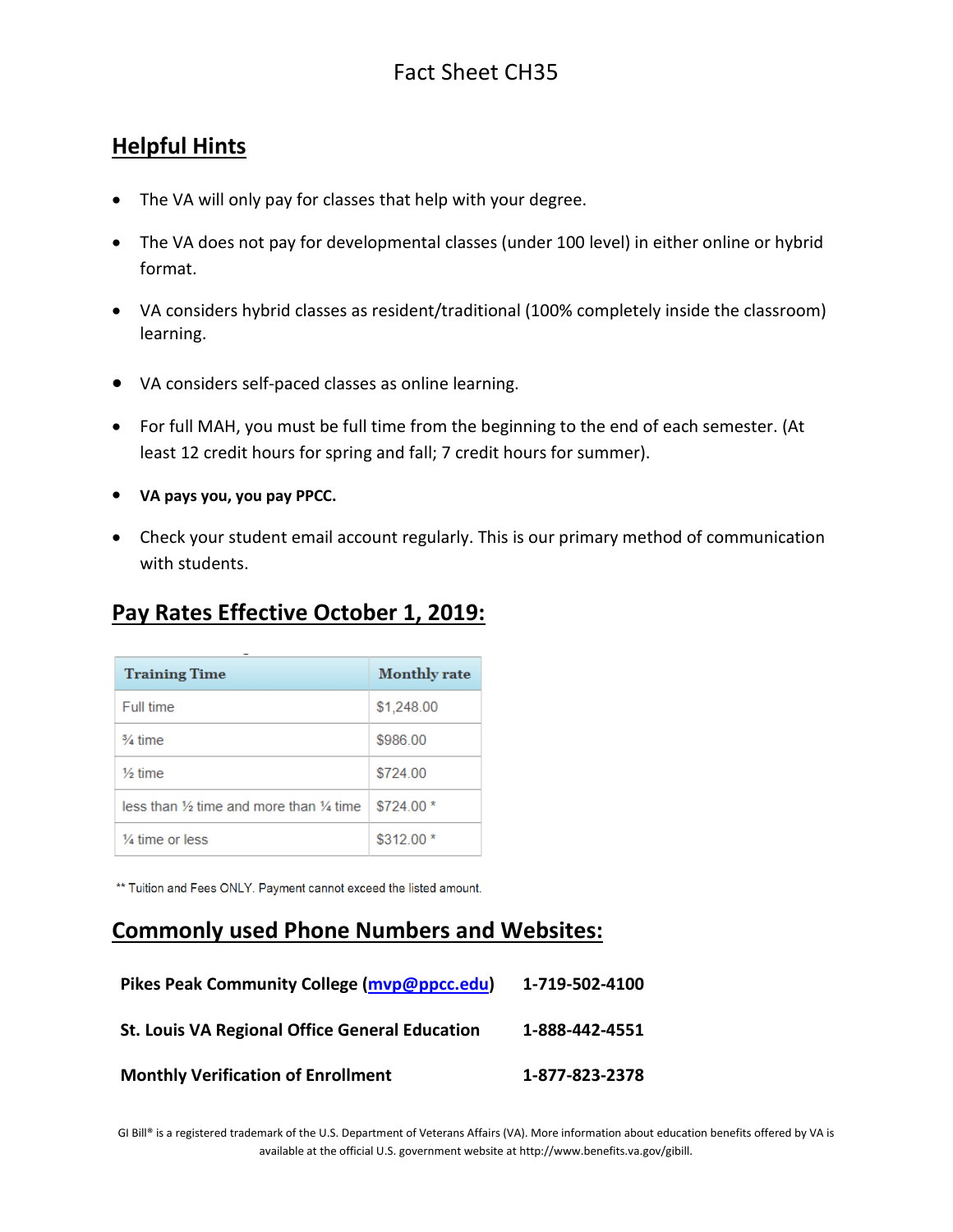## Fact Sheet CH35

| W.A.V.E                                                                     | www.gibill.va.gov/wave |
|-----------------------------------------------------------------------------|------------------------|
| The first time you log onto W.A.V.E. (Web Automated Verification of         |                        |
| Enrollment) your password will be the last 6 digits of your social security |                        |
| number.                                                                     |                        |
|                                                                             |                        |

| Direct Deposit - Sign up or change | 1-877-838-2778       |
|------------------------------------|----------------------|
| VA Debt Management Center          | 1-800-827-0648       |
| National Personnel Records Center  | 1-314-801-0800       |
| Denver/VOC Rehab                   | 1-303-914-5550       |
| $GI$ Bill <sup>®</sup>             | www.gibill.va.gov    |
| eBenefits                          | www.ebenefits.va.gov |

#### **Definitions:**

**Academic Probation:** Schools that have an academic progress policy allowing for a period of academic probation prior to termination for Unsatisfactory Progress (Academic Suspension) are required to notify VA promptly. PPCC requires the student to maintain a GPA of 2.0 or higher. If the student fails to maintain a GPA of 2.0, the student will first be placed on Academic Probation. If the student fails to maintain a GPA of 2.0 during their probation period, the student will then be placed on Academic Suspension.

**Advanced Payment:** Provides a student with benefit payments at the beginning of a school term to help the student meet expenses concentrated at the beginning of the term. Advanced payment pays the student's monthly benefit for the first and second month of the quarter or semester in advance. Student must submit request for advanced payment 30 days prior to the start of the term. Student must be enrolled at least half-time. Advanced payment applies only to Chapter 30, 35 and 1606.

**Change of Address and Direct Deposit:** Information must be kept current. Chapter 30 and 1606 can use the WAVE system to update information. All other students can call 877-838-2778 or go to [http://www.ebenfits.va.gov/.](http://www.ebenfits.va.gov/)

**Course Applicability:** Only courses that satisfy requirements outlined by the PPCC catalog or graduation evaluation form can be certified for VA purposes. If the student takes a course that does not fulfill a program requirement, it cannot be certified for VA purposes.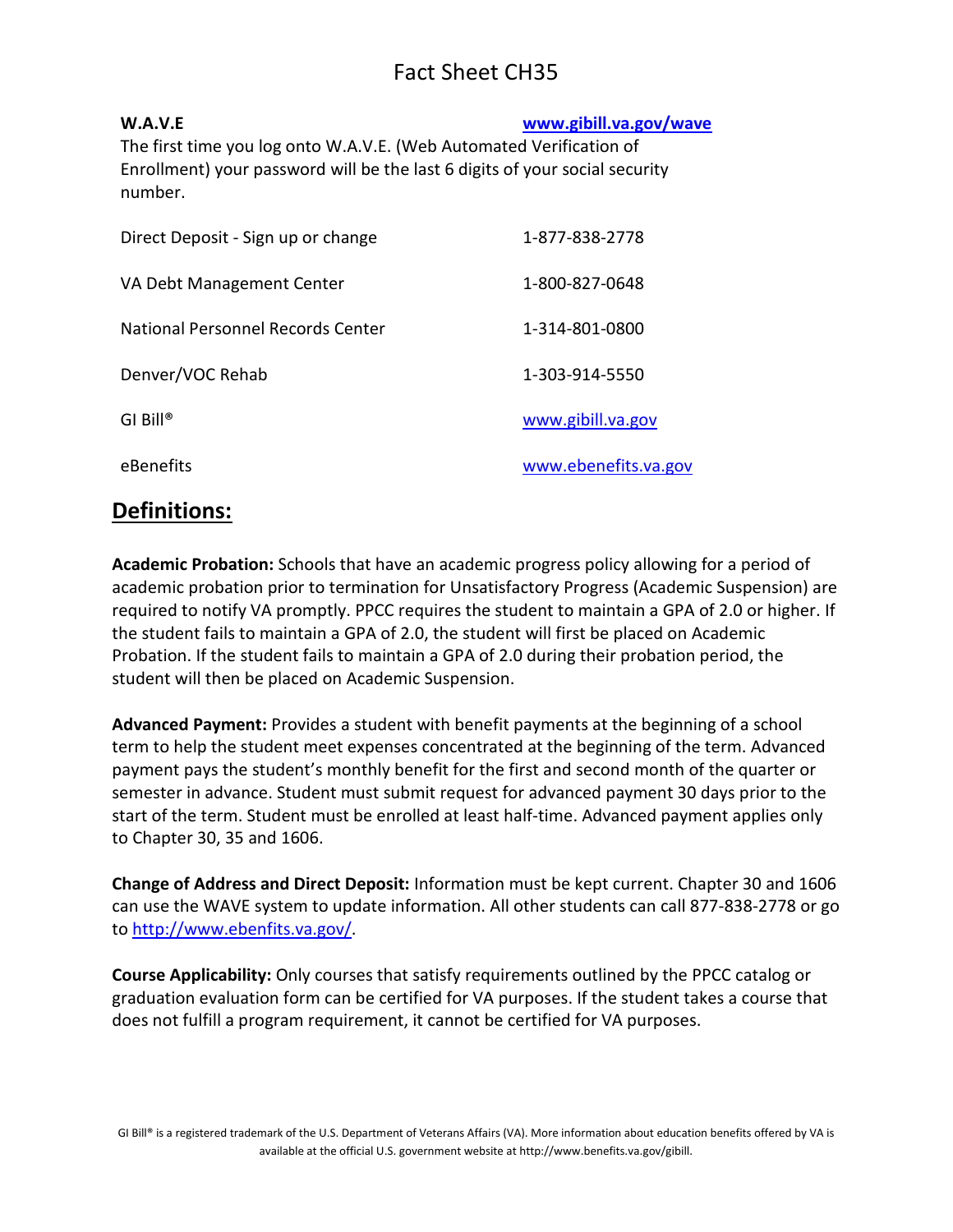# Fact Sheet CH35

**Course Substitutions:** If the college allows substitutions for program requirements, VA will allow course substitutions if the school approves them and they are documented in the students' file (Degree Modification).

**Debts and Over-Payments:** A debt is established on the student when:

- Withdrew on or after the first day of term.
- Reduced hours whether the reduction occurred before or during the term.
- Attended at least one day of any of the classes certified and a payment has been issued.
- The school reported a change in enrollment and reported a reduction in tuition and fees due to student action reducing or terminating courses.
- Drops a course or adds a course.



**Hybrid Classes:** Hybrid, or blended, courses combine on-campus class sessions with Internetbased coursework. In most cases students will meet once a week for lecture, hands-on learning, and face-to-face group activities. Remaining assignments will be completed online.

**Last Date of Attendance (LDA):** VA requires the school to report the LDA if the student:

- Officially withdraws.
- Is administratively withdrawn or stops attending without officially withdrawing.

**Non-Punitive Grade:** A grade that does not count as earned credit and is not considered in progress standards for graduation. A withdrawal after the drop period is a non-punitive grade. They do not apply to the degree and they do not affect academic progress (GPA).

**Prior Credit:** VA **requires** the school to review prior credit from previous institutions as well as any military training and grants credit as appropriate to the student's current program.

**Punitive Grade:** A grade assigned for pursuit of a course which is used in determining the student's overall progress toward completion of this school's requirements for graduation (e.g. a failing grade). A punitive grade does affect the criteria (GPA) to be met by the student for graduation.